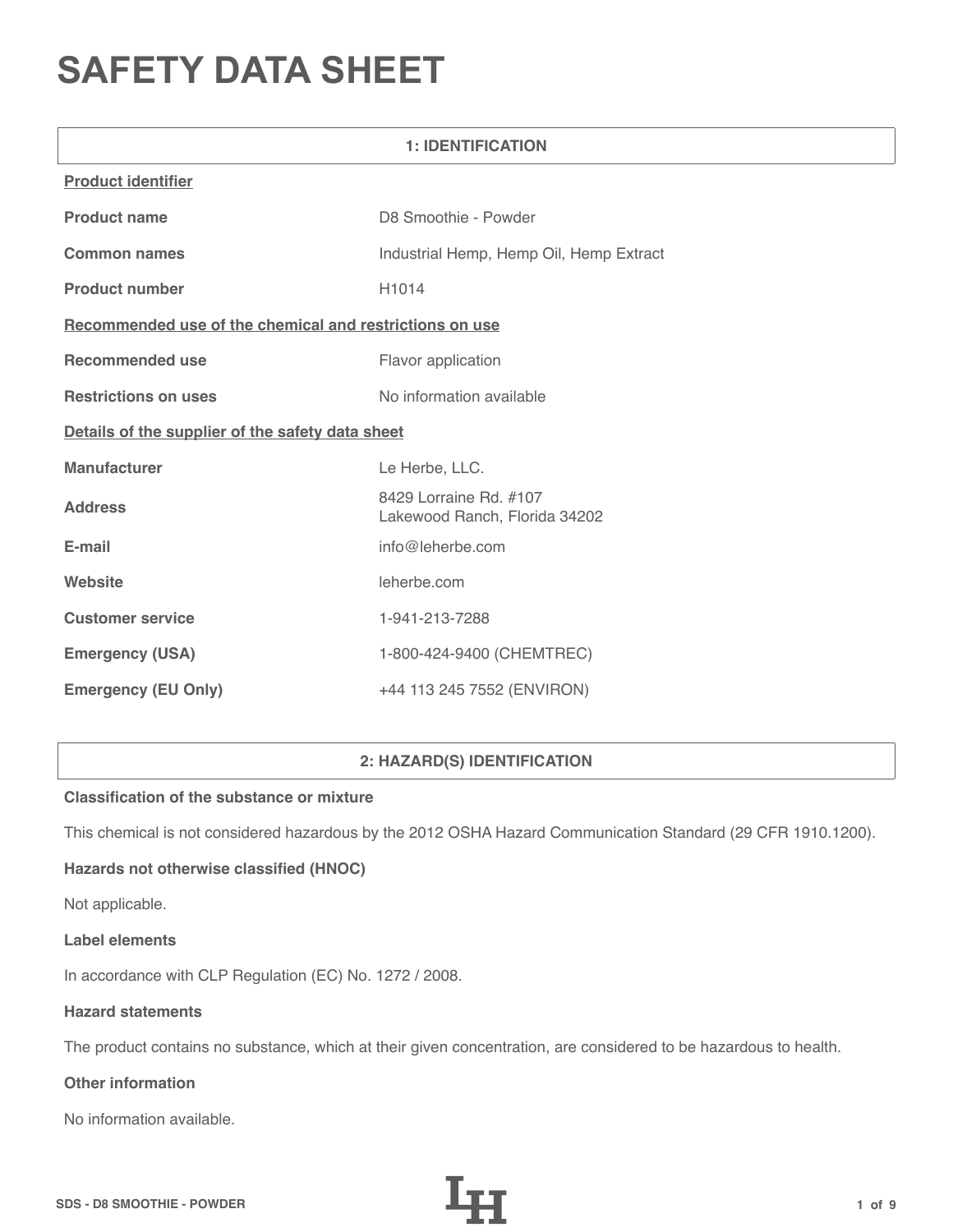# **3: COMPOSITION / INFORMATION ON INGREDIENTS**

**Substance**

| <b>CHEMICAL NAME</b> | $CAS \#$   | EC#       | <b>TRADE SECRET</b> |
|----------------------|------------|-----------|---------------------|
| Hemp oil, ext.       | 89958-21-4 | 289-644-3 | ÷                   |

\*Exact percentage (concentration) of composition has been withheld as a trade secret.

|                                                                            | <b>4: FIRST AID MEASURES</b>                                                                                            |
|----------------------------------------------------------------------------|-------------------------------------------------------------------------------------------------------------------------|
| <b>Description of first aid measures</b>                                   |                                                                                                                         |
| <b>Inhalation</b>                                                          | Move to fresh air.                                                                                                      |
| Eye contact                                                                | Rinse thoroughly with plenty of water for at least 15 minutes, lifting lower<br>and upper eyelids. Consult a physician. |
| <b>Skin contact</b>                                                        | Wash skin with soap and water.                                                                                          |
| Ingestion                                                                  | Clean mouth with water and drink afterwards plenty of water.                                                            |
| Most important symptoms and effects, both acute and delayed                |                                                                                                                         |
| <b>Symptoms</b>                                                            | No information available.                                                                                               |
| Indication of any immediate medical attention and special treatment needed |                                                                                                                         |
| <b>Note to physicians</b>                                                  | Treat symptomatically.                                                                                                  |

|                                                    | <b>5: FIRE FIGHTING MEASURES</b>                                                                                                      |
|----------------------------------------------------|---------------------------------------------------------------------------------------------------------------------------------------|
| Suitable extinguishing media                       | Use extinguishing measures that are appropriate to local circumstances<br>and the surrounding environment.                            |
| Large fire                                         | Use of water spray when fighting fire may be inefficient.                                                                             |
| Unsuitable extinguishing media                     | Do not scatter spilled material with high pressure water streams.                                                                     |
| Specific hazards arising from the<br>chemical      | No information available.                                                                                                             |
| <b>Hazardous combustion products</b>               | Carbon dioxide (CO2).                                                                                                                 |
| <b>Explosion data</b>                              |                                                                                                                                       |
| <b>Sensitivity to mechanical impact</b>            | None                                                                                                                                  |
| <b>Sensitivity to static discharge</b>             | None                                                                                                                                  |
| Special protective equipment for fire-<br>fighters | Firefighters should wear self-contained breathing apparatus and full<br>firefighting turnout gear. Use personal protection equipment. |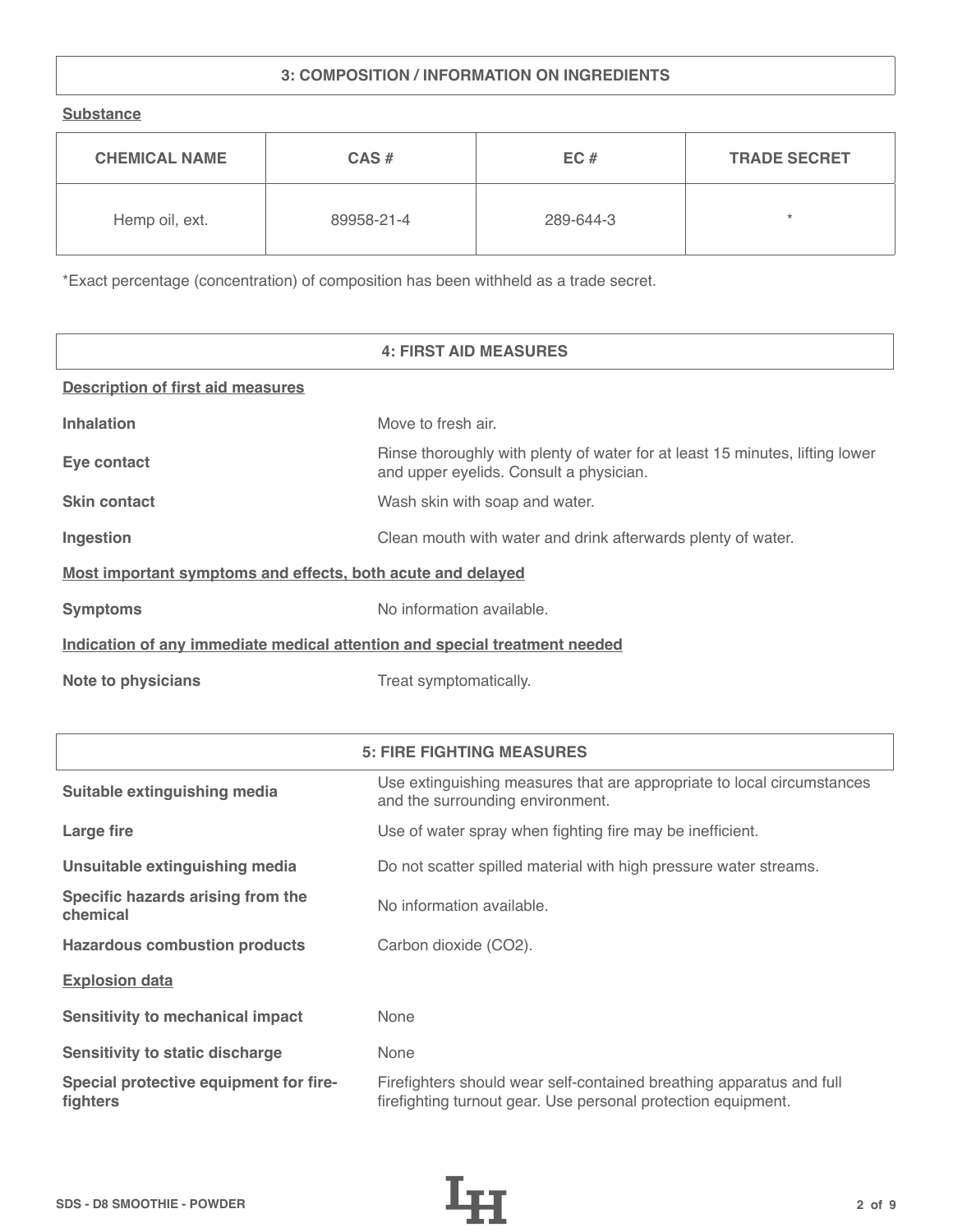#### **6: ACCIDENTAL RELEASE MEASURES**

|  |  | Personal precautions, protective equipment and emergency procedures |  |
|--|--|---------------------------------------------------------------------|--|
|  |  |                                                                     |  |

**Personal precautions** Ensure adequate ventilation.

# **Methods and material for containment and cleaning up**

| <b>Methods for containment</b> | Prevent further leakage or spillage if safe to do so. |
|--------------------------------|-------------------------------------------------------|
|                                |                                                       |

**Methods for cleaning up Pick up and transfer to properly labeled containers.** 

# **7: HANDLING AND STORAGE**

**Precautions for safe handling**

Advice on safe handling **Handle in accordance with good industrial hygiene and safety practice.** 

#### **Conditions for safe storage, including any incompatibilities**

**Storage conditions** Keep container tightly closed in a dark, dry and well-ventilated area.

## **8: EXPOSURE CONTROLS / PERSONAL PROTECTION**

#### **Control parameters**

| <b>Exposure limits</b>                                                | The following ingredients are the only ingredients of the product above<br>the cut-off level (or level that contributes to the hazard classification of the<br>mixture) which have an exposure limit applicable in the region for which<br>this safety data sheet is intended or other recommended limit. At this time,<br>the other relevant constituents have no known exposure limits from the<br>sources listed here. |
|-----------------------------------------------------------------------|---------------------------------------------------------------------------------------------------------------------------------------------------------------------------------------------------------------------------------------------------------------------------------------------------------------------------------------------------------------------------------------------------------------------------|
| <b>Appropriate engineering controls</b>                               |                                                                                                                                                                                                                                                                                                                                                                                                                           |
| <b>Engineering controls</b>                                           | <b>Showers</b>                                                                                                                                                                                                                                                                                                                                                                                                            |
|                                                                       | Eyewash stations                                                                                                                                                                                                                                                                                                                                                                                                          |
|                                                                       | Ventilation systems                                                                                                                                                                                                                                                                                                                                                                                                       |
| Individual protection measures, such as personal protective equipment |                                                                                                                                                                                                                                                                                                                                                                                                                           |
| <b>Eye/face protection</b>                                            | No special protective equipment required.                                                                                                                                                                                                                                                                                                                                                                                 |
| Skin and body protection                                              | No special protective equipment required.                                                                                                                                                                                                                                                                                                                                                                                 |
| <b>Respiratory protection</b>                                         | No protective equipment is needed under normal use conditions. If<br>exposure limits are exceeded or irritation is experienced, ventilation and<br>evacuation may be required.                                                                                                                                                                                                                                            |
| <b>General hygiene considerations</b>                                 | Handle in accordance with good industrial hygiene and safety practice.                                                                                                                                                                                                                                                                                                                                                    |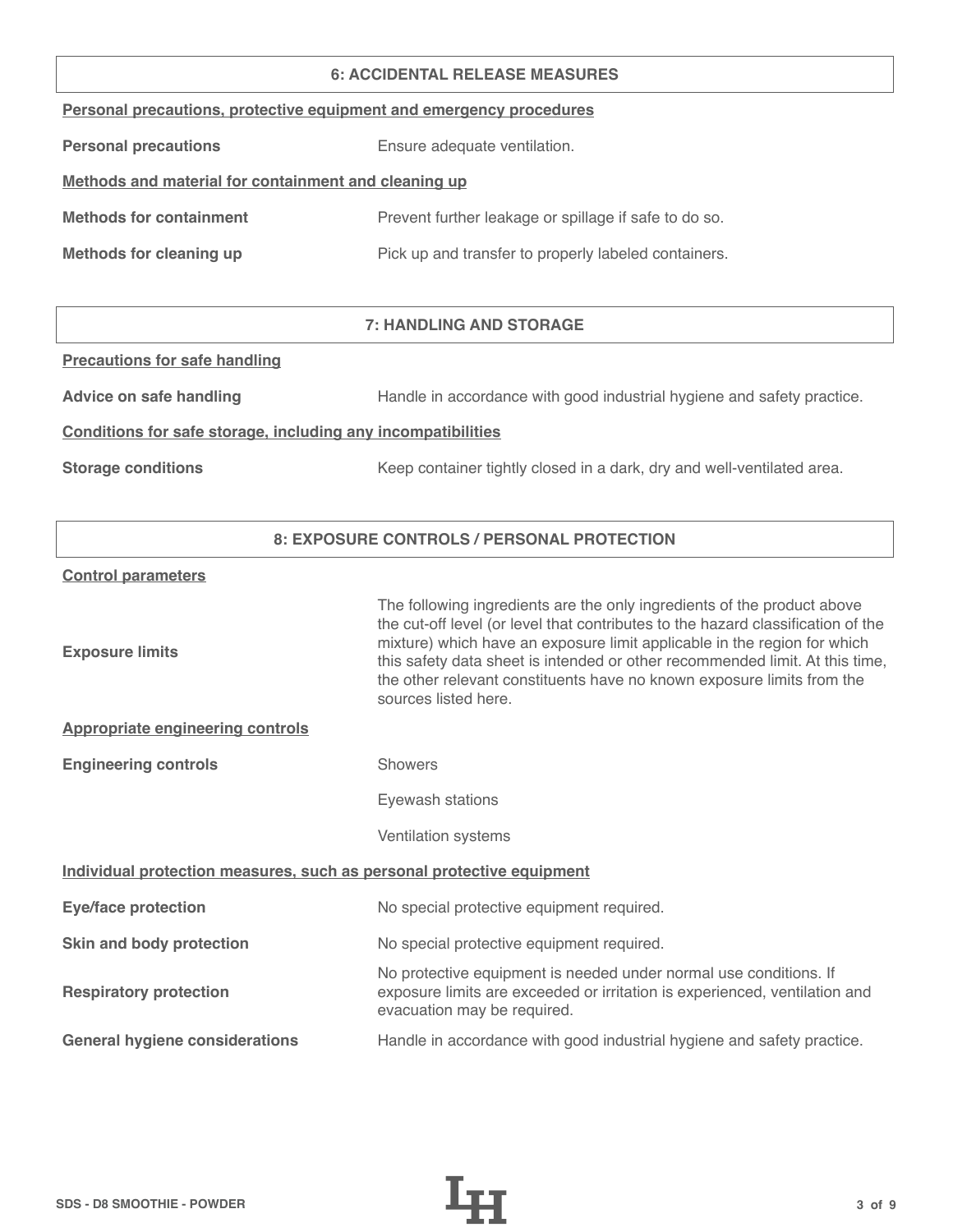#### **9: PHYSICAL AND CHEMICAL PROPERTIES**

#### **Information on basic physical and chemical properties**

| <b>Appearance</b>                | Powder                                |
|----------------------------------|---------------------------------------|
| <b>Color</b>                     | White to off white                    |
| Odor                             | Odorless                              |
| <b>Physical State</b>            | Solid                                 |
| pH                               | $4.5 - 6.5$                           |
| <b>Boiling Point</b>             | No data available.                    |
| <b>Melting Point</b>             | No data available.                    |
| <b>Relative Density</b>          | No data available.                    |
| <b>Refractive Index</b>          | No data available.                    |
| <b>Specific Gravity</b>          | No data available.                    |
| <b>Vapor Pressure</b>            | No data available.                    |
| <b>Vapor Density</b>             | No data available.                    |
| <b>Decomposition Temperature</b> | No data available.                    |
| <b>Viscosity</b>                 | No data available.                    |
| <b>Flash Point (Closed Cup)</b>  | No data available.                    |
| <b>Flammable Limits</b>          | No data available.                    |
| <b>Auto Ignition Temperature</b> | No data available.                    |
| <b>Solubility</b>                | Soluble in water. Soluble in ethanol. |
| <b>Evaporation Rate</b>          | No data available.                    |
| <b>Partition Coefficient</b>     | No data available.                    |
| <b>Other information</b>         | No data available.                    |

|  | <b>10: STABILITY AND REACTIVITY</b> |
|--|-------------------------------------|
|  |                                     |

| Reactivity                                | No information available.                                                |
|-------------------------------------------|--------------------------------------------------------------------------|
| <b>Chemical stability</b>                 | Stable under normal conditions.                                          |
| <b>Possibility of hazardous reactions</b> | None under normal processing.                                            |
| <b>Conditions to avoid</b>                | Keep away from artificial light, sunlight, high heat, and high humidity. |
| Incompatible materials                    | Strong oxidizing agents.                                                 |
| <b>Hazardous decomposition products</b>   | None known based on information supplied.                                |

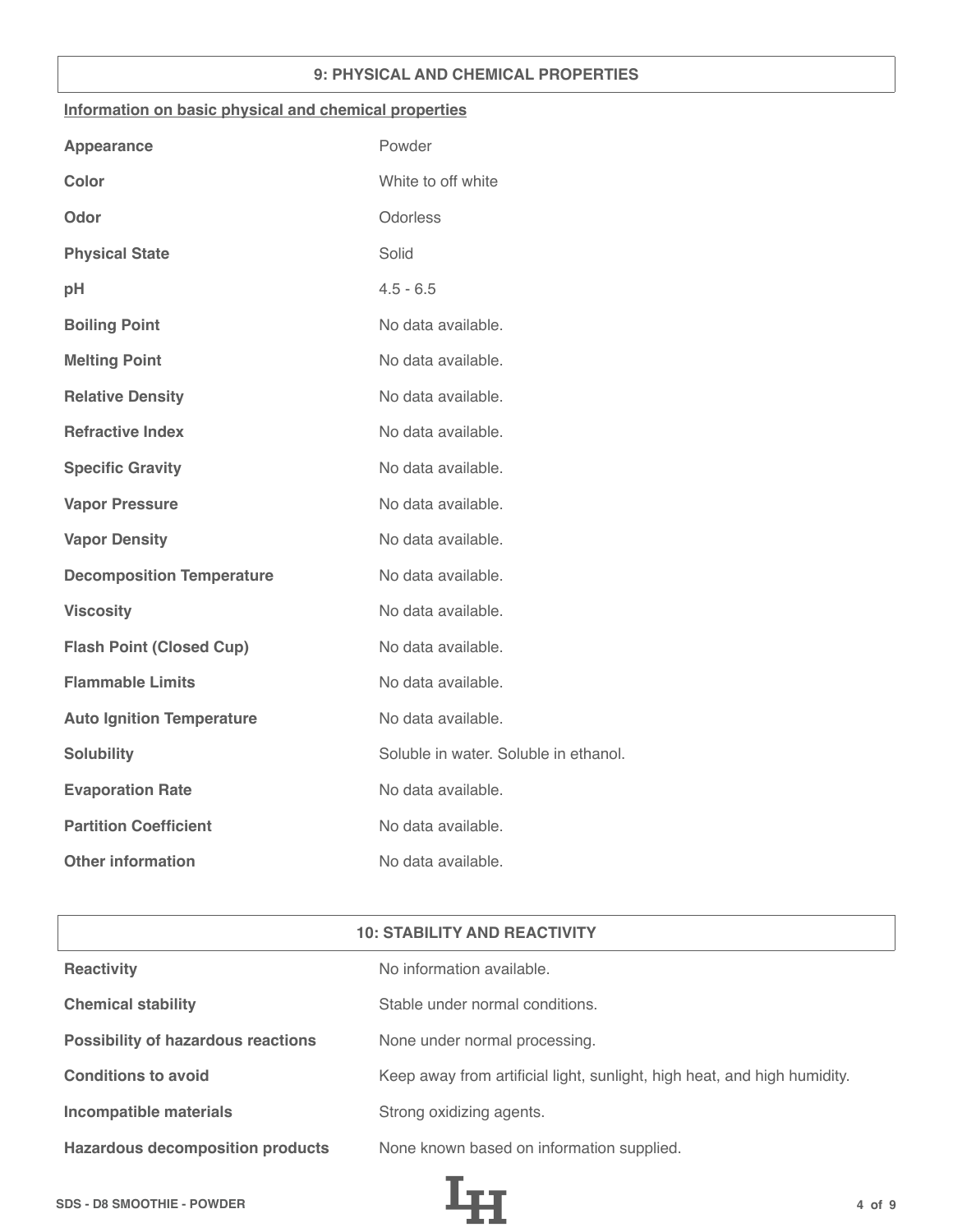#### **11: TOXICOLOGICAL INFORMATION**

| Information on likely routes of exposure                                     |                                                                                            |
|------------------------------------------------------------------------------|--------------------------------------------------------------------------------------------|
| <b>Inhalation</b>                                                            | Specific test data for the substance or mixture is not available.                          |
| Eye contact                                                                  | Specific test data for the substance or mixture is not available.                          |
| <b>Skin contact</b>                                                          | Specific test data for the substance or mixture is not available.                          |
| Ingestion                                                                    | Specific test data for the substance or mixture is not available.                          |
| Symptoms related to the physical, chemical and toxicological characteristics |                                                                                            |
| <b>Symptoms</b>                                                              | No information available.                                                                  |
| <b>Acute toxicity</b>                                                        |                                                                                            |
| <b>Numerical measures of toxicity</b>                                        | No information available                                                                   |
|                                                                              | Delayed and immediate effects as well as chronic effects from short and long-term exposure |
| <b>Skin corrosion/irritation</b>                                             | No information available.                                                                  |
| Serious eye damage/eye irritation                                            | No information available.                                                                  |
| <b>Respiratory or skin sensitization</b>                                     | No information available.                                                                  |
| <b>Germ cell mutagenicity</b>                                                | No information available.                                                                  |
| <b>Reproductive toxicity</b>                                                 | No information available.                                                                  |
| <b>STOT - single exposure</b>                                                | No information available.                                                                  |
| <b>STOT - repeated exposure</b>                                              | No information available.                                                                  |
| <b>Aspiration hazard</b>                                                     | No information available.                                                                  |
| <b>Other adverse effects</b>                                                 | No information available.                                                                  |
| <b>Interactive effects</b>                                                   | No information available.                                                                  |

## **12: ECOLOGICAL INFORMATION**

#### **Ecotoxicity**

This overall composition has not been tested. Hemp oil is not classified as being acutely or chronically toxic to aquatic life. This product does not contain citrus as a byproduct of the distillation process, which are classified as being very toxic to the aquatic environment. However, due to the physical properties of this product (density and volatility) it will not remain in the environment for an extended period of time.

| <b>Persistence and biodegradability</b> | Inherently biodegradable.                                                                                          |
|-----------------------------------------|--------------------------------------------------------------------------------------------------------------------|
| <b>Bioaccumulative potential</b>        | Bioaccumulation is unlikely.                                                                                       |
| <b>Mobility in soil</b>                 | Expected to volatilize from soil or water to the air and oxidize to carbon<br>dioxide in the presence of sunlight. |
| <b>PBT &amp; vPvB assessment</b>        | No information available.                                                                                          |
| Other adverse effect                    | No information available.                                                                                          |
| <b>SDS - D8 SMOOTHIE - POWDER</b>       | $5$ of $9$                                                                                                         |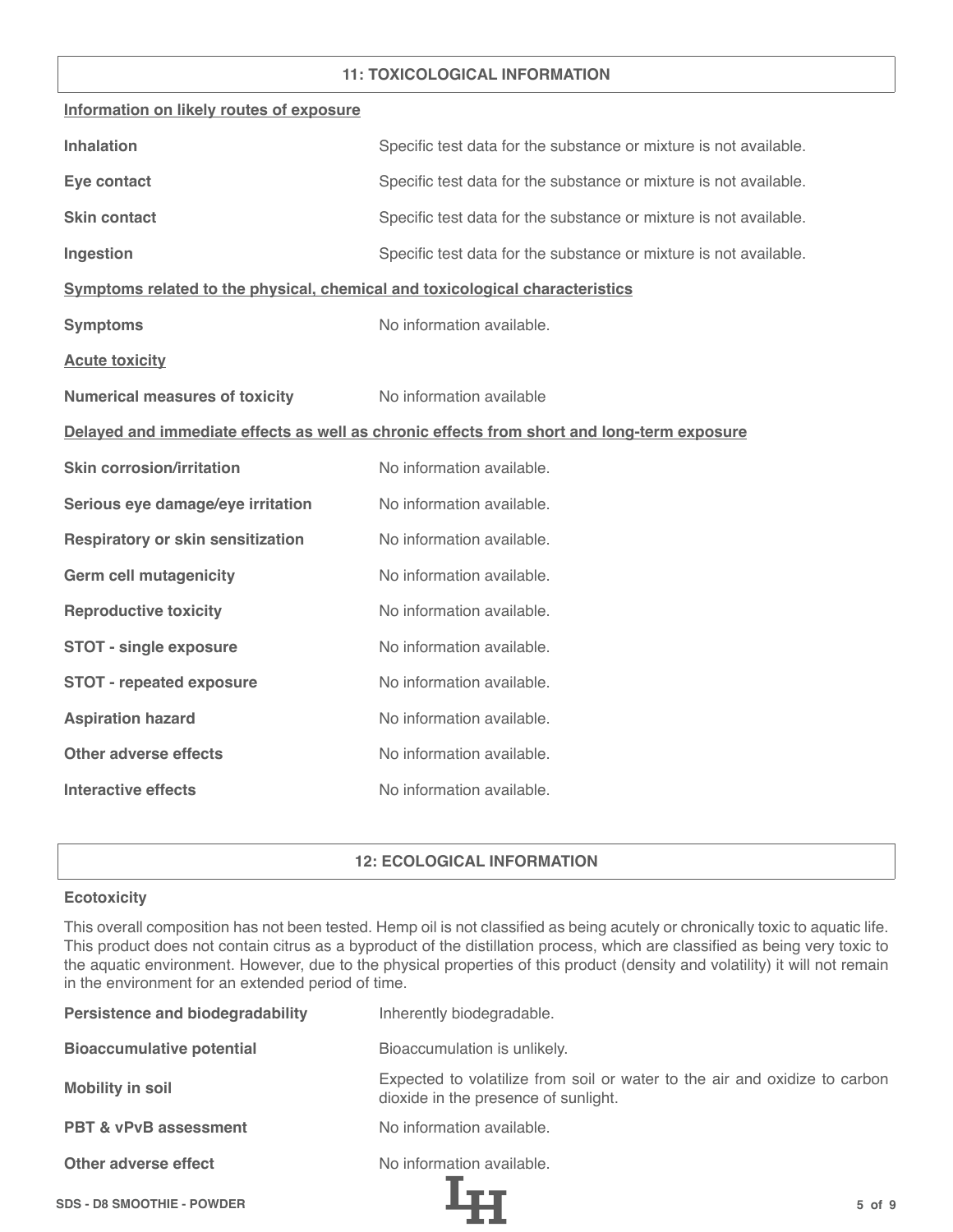#### **13: DISPOSAL CONSIDERATIONS**

#### **Waste treatment methods**

| Waste from residues/unused products | Dispose of in accordance with local regulations. Dispose of waste in |
|-------------------------------------|----------------------------------------------------------------------|
|                                     | accordance with environmental legislation.                           |
| .                                   |                                                                      |

**Contaminated packaging The Contaminated packaging Containers.** 

| <b>14: TRANSPORT INFORMATION</b> |                           |
|----------------------------------|---------------------------|
| <b>DOT</b>                       | Not regulated.            |
| <b>TDG</b>                       | No information available. |
| <b>MEX</b>                       | No information available. |
| ICAO (air)                       | No information available. |
| <b>IATA</b>                      | No information available. |
| <b>IMDG</b>                      | No information available. |
| <b>RID</b>                       | No information available. |
| <b>ADR</b>                       | No information available. |
| <b>ADN</b>                       | No information available. |

# **15. REGULATORY INFORMATION**

# **International inventories**

| <b>TSCA</b>     | No information available. |
|-----------------|---------------------------|
| <b>DSL/NDSL</b> | No information available. |
| <b>EINECS</b>   | No information available. |
| <b>ENCS</b>     | No information available. |
| <b>IECSC</b>    | No information available. |
| <b>KECL</b>     | No information available. |
| <b>PICCS</b>    | No information available. |
| <b>AICS</b>     | No information available. |

# **U.S. Federal Regulations**

# **2018 Farm Bill - Enacted**

"The term 'hemp' means the plant Cannabis sativa L. and any part of that plant, including the seeds thereof and all derivatives, extracts, cannabinoids, isomers, acids, salts, and salts of isomers, whether growing or not, with a delta-9 tetrahydrocannabinol concentration of not more than 0.3 percent on a dry weight basis."

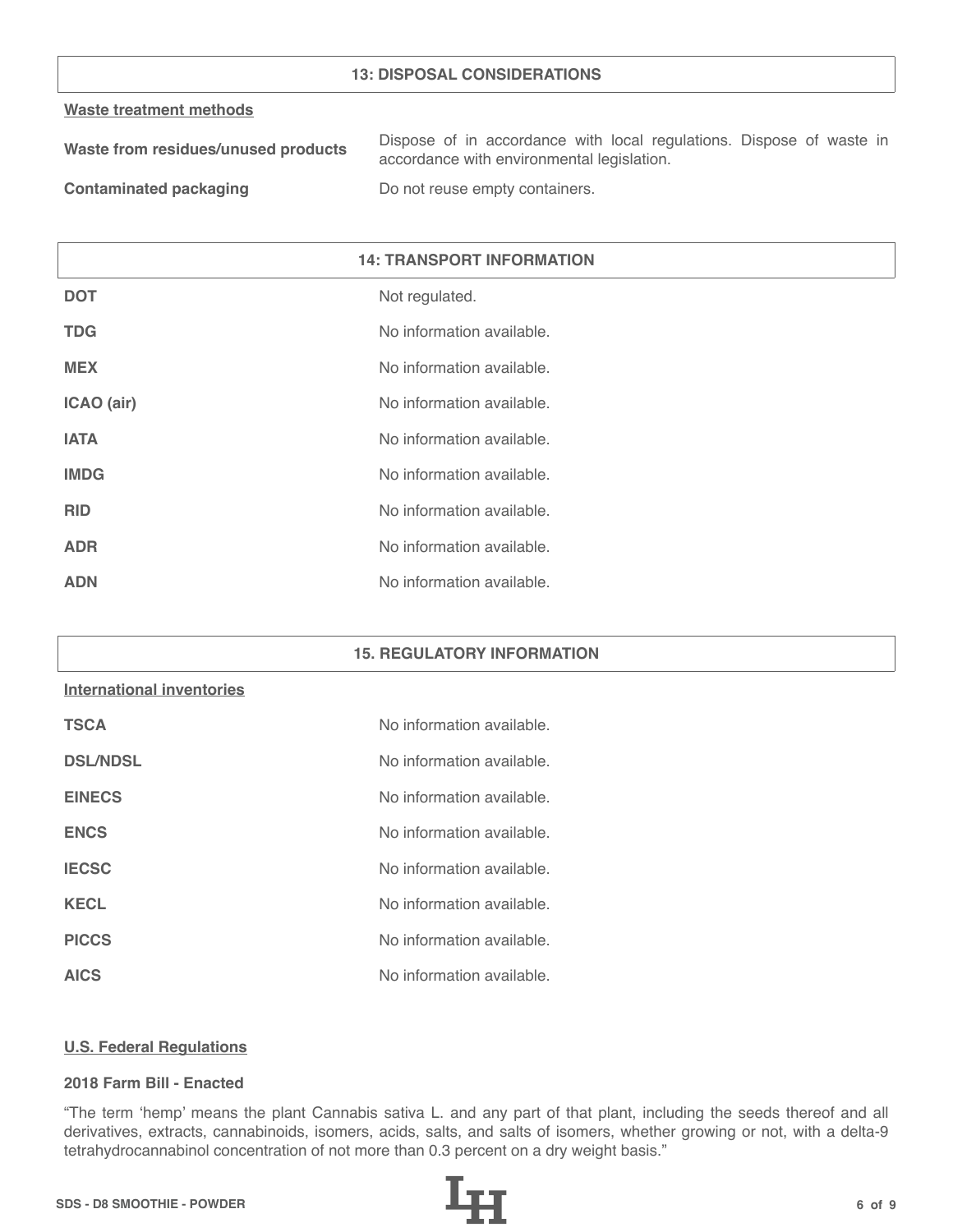## **SEC. 10114. Interstate Commerce**

(a) RULE OF CONSTRUCTION. - Nothing in this title or an amendment made by this title prohibits the interstate commerce of hemp (as defined in section 297A of the Agricultural Marketing Act of 1946 (as added by section 10113)) or hemp products.

(b) TRANSPORTATION OF HEMP AND HEMP PRODUCTS. - No State or Indian Tribe shall prohibit the transportation or shipment of hemp or hemp products produced in accordance with subtitle G of the Agricultural Marketing Act of 1946 (as added by section 10113) through the State or the territory of the Indian Tribe, as applicable.

# **CERCLA/SARA**

| CERCLA - Hazardous Substances and their<br>Reportable Quantities | None. |
|------------------------------------------------------------------|-------|
| Section 302 Extremely Hazardous<br>Substances and TPOs           | None. |
| Section 302 Extremely Hazardous<br>Substances and ROs            | None. |
| Section 313 - Chemical Category                                  | None. |
| Section 313 - Reporting de minimis                               | None. |
| <b>EPA Label Information</b>                                     |       |
|                                                                  |       |

| Pesticide registration number | Not applicable. |
|-------------------------------|-----------------|
|-------------------------------|-----------------|

#### **U.S. State Regulations**

| <b>Florida</b>  |          |
|-----------------|----------|
| <b>Statutes</b> | 581.217  |
| Rule            | 5K-4.034 |

#### **California Prop. 65**

# **Chemicals known to the State of California to cause cancer**

This product does not contain a chemical requiring a warning under California Prop. 65.

#### **Chemicals known to the State of California to cause reproductive toxicity**

This product does not contain a chemical requiring a warning under California Prop. 65.

| Carcinogen                          | Not listed. |
|-------------------------------------|-------------|
| Developmental Toxicity              | Not listed. |
| Male Reproductive Toxicity          | Not listed. |
| <b>Female Reproductive Toxicity</b> | Not listed. |

#### **U.S. State Right-to-Know Regulations**

This product does not contain any substances regulated under applicable state right-to-know regulations.

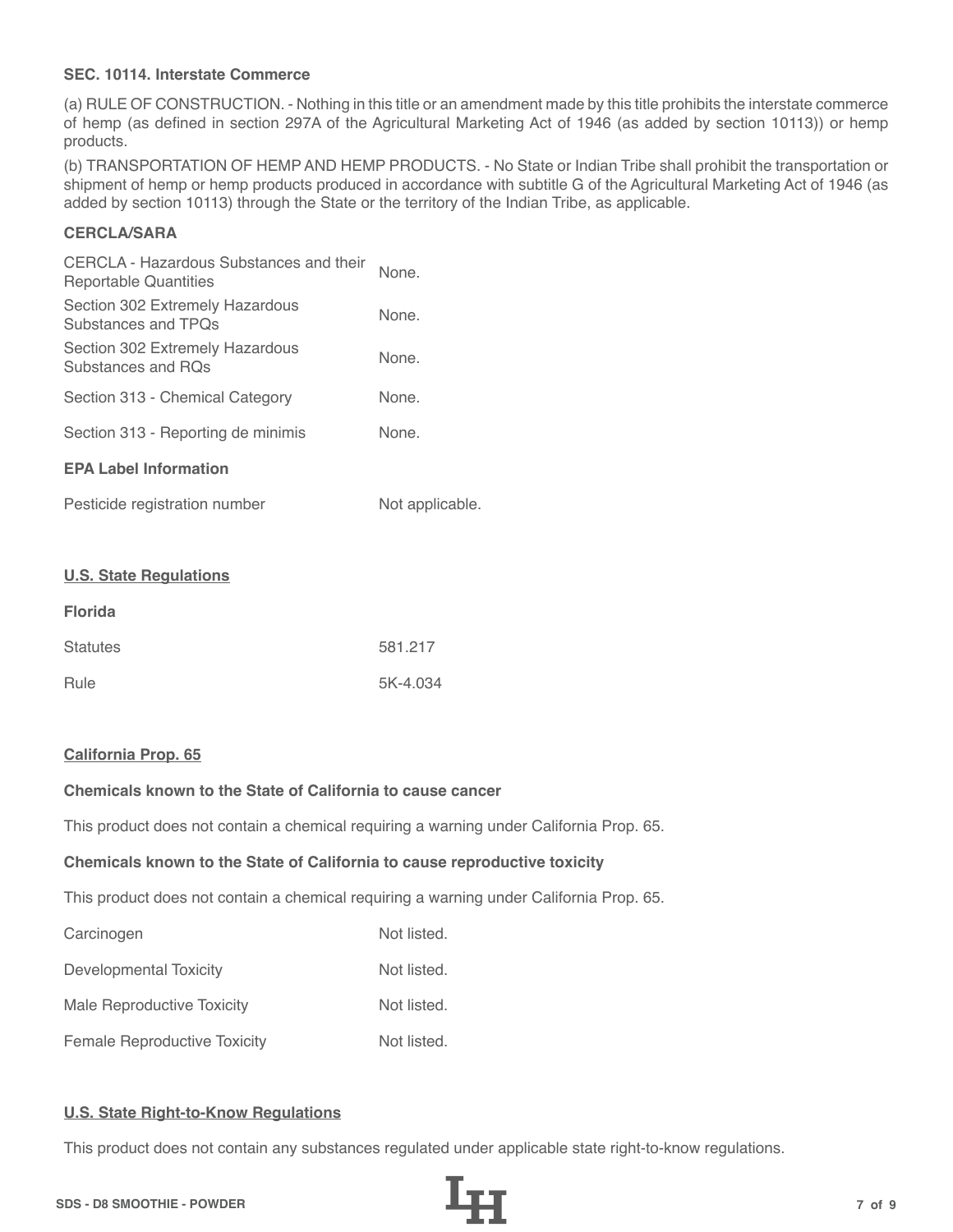#### **16: OTHER INFORMATION**

| Key or legend to abbreviations and acronyms used in the safety data sheet |                                                                                        |  |
|---------------------------------------------------------------------------|----------------------------------------------------------------------------------------|--|
| <b>ACGIH</b>                                                              | American Conference of Governmental Industrial Hygienists                              |  |
| <b>ADR</b>                                                                | European Agreement concerning the International Carriage of Dangerous<br>Goods by Road |  |
| <b>AIHA</b>                                                               | American Industrial Hygiene Association                                                |  |
| <b>CAS</b>                                                                | <b>Chemical Abstracts Service</b>                                                      |  |
| <b>CFR</b>                                                                | United States Code of Federal Regulations                                              |  |
| <b>DOT</b>                                                                | United States Department of Transportation                                             |  |
| <b>DSL/NDSL</b>                                                           | Canadian Domestic Substances List/Non-Domestic Substances List                         |  |
| <b>ECHA</b>                                                               | European Chemicals Agency                                                              |  |
| <b>EINECS</b>                                                             | European Inventory of Existing Chemical Substances                                     |  |
| <b>ENCS</b>                                                               | Japan Existing and New Chemical Substances                                             |  |
| <b>FDA</b>                                                                | United States Food and Drug Administration                                             |  |
| <b>GHS</b>                                                                | Globally Harmonized System of Classification and Labeling of Chemicals                 |  |
| <b>GRAS</b>                                                               | Generally Recognized as Safe                                                           |  |
| <b>IARC</b>                                                               | International Agency for Research on Cancer                                            |  |
| <b>ICAO</b>                                                               | International Civil Aviation Organization                                              |  |
| <b>IECSC</b>                                                              | China Inventory of Existing Chemical Substances                                        |  |
| <b>IMDG</b>                                                               | International Maritime Code for Dangerous Goods                                        |  |
| <b>KECL</b>                                                               | Korean Existing and Evaluated Chemical Substances                                      |  |
| <b>NFPA</b>                                                               | National Fire Protection Association                                                   |  |
| <b>NIOSH</b>                                                              | United States National Institute for Occupational Safety and Health                    |  |
| <b>NTP</b>                                                                | United States National Toxicology Program                                              |  |
| <b>OSHA</b>                                                               | United States Occupational Health and Safety Administration                            |  |
| <b>PICCS</b>                                                              | Philippines Inventory of Chemicals and Chemical Substances                             |  |
| <b>RID</b>                                                                | Regulations Concerning the International Transport of Dangerous Goods<br>by Rail       |  |
| <b>TWA</b>                                                                | <b>Time Weighted Average</b>                                                           |  |
| <b>TSCA</b>                                                               | United States Toxic Substances Control Act Section 8(b) Inventory                      |  |